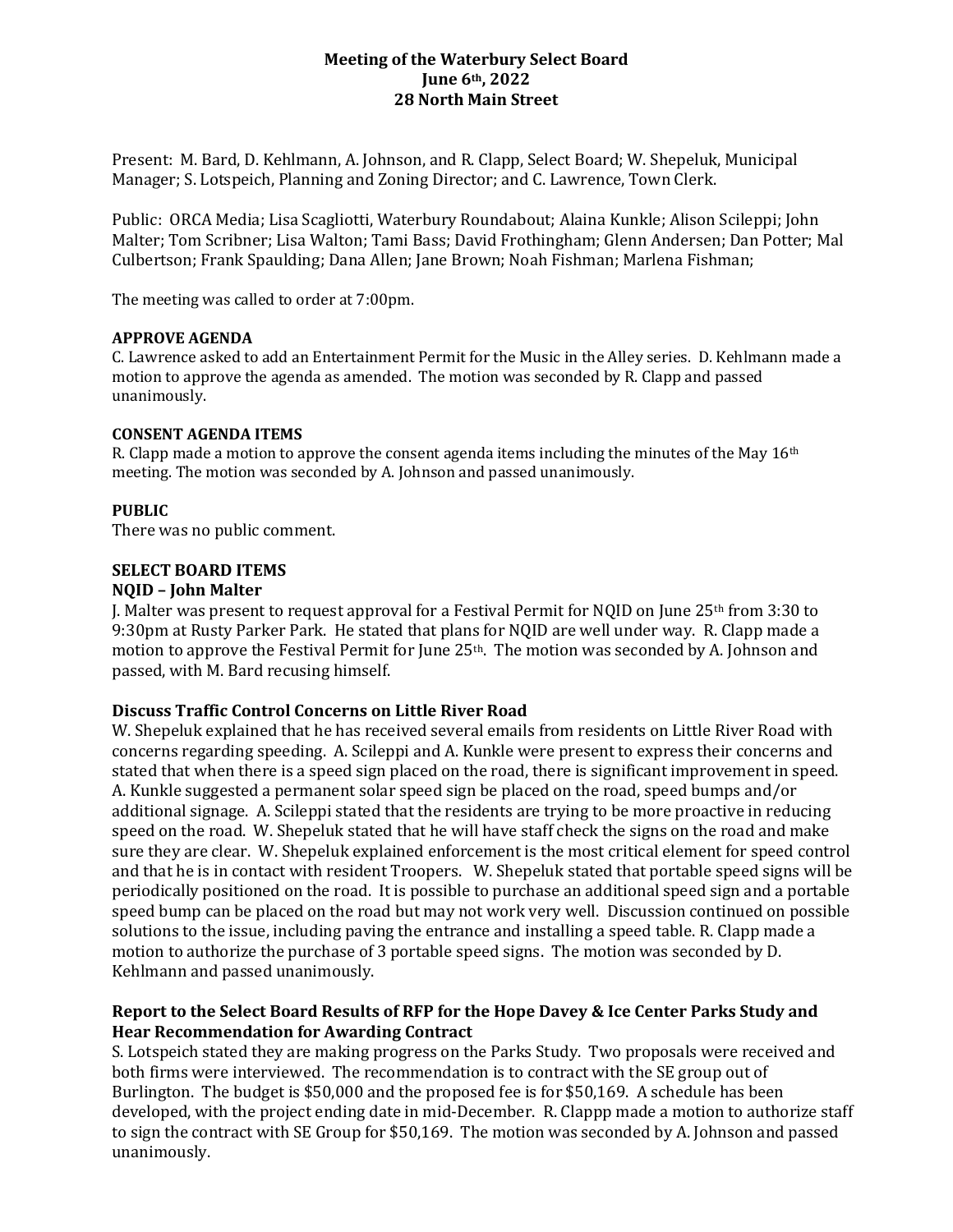### **Consider Appointing Members to the Steering Committee for the Parks Study Including Selecting One Member-at-Large**

S. Lotspeich distributed information showing members of the Steering Committee and letters of interest for the community member-at-large position. The Steering Committee will work most directly with the consultant and there will be opportunities for wider public participation. R. Clapp made a motion to designate A. Johnson as the Select Board representative to the Steering Committee. The motion was seconded by M. Bard and passed unanimously. D. Potter was present via zoom and expressed his interest in serving on the committee. R. Clapp made motion to appoint D. Potter as the at-large member to the Steering Committee. The motion was seconded by D. Kehlmann and passed unanimously.

# **Report on Downtown Transportation Fund Grant for Randall Street Sidewalks and Rusty Parker Park Improvements**

W. Shepeluk explained that the Town applied for a Downtown Transportation Fund Grant. The Grant Agreement has been received and the revenue is \$200,000 with expenditures of \$240,000. W. Shepeluk explained how the grant funding will be used in Rusty Parker Park and Randall Street. D. Kehlmann made a motion to accept the Downtown Transportation Fund Grant in the amount of \$200,000 and authorize the Manager to sign. The motion was seconded by R. Clapp and passed unanimously.

# **Retail Sale of Cannabis / Cannabis Control Board**

S. Lotspeich explained that the State is gearing up to issue licenses for the retail sale of cannabis and that he attended a seminar on the regulation of cannabis. Municipalities have the option to form a Cannabis Control Commission. Cannabis operations will be regulated through zoning regulations. The State has a very elaborate licensing process so the Town may not wish to form a Cannabis Control Commission. Staff recommends that the licensing be done at the State level. R. Clapp made a motion to decline setting up a local Cannabis Control Commission. The motion was seconded by D. Kehlmann and passed unanimously.

# **Search Committee Update and Discussion of Input Survey on Top Issues**

M. Bard stated that the Search Committee is making progress with the VLCT consultant's assistance. W. Shepeluk is providing information including a list of duties that will be developed into a job description, and has also developed an organizational chart. The group is nearing the point where the position will be advertised. Part of the advertisement package will include the identification of important issues facing Waterbury. D. Kehlmann will draft a survey to collect public input.

# **Entertainment Permit**

C. Lawrence stated that Whitney Aldrich of Axel's Gallery & Frame Shop has submitted an Entertainment Permit for the Music in the Alley on June  $17<sup>th</sup>$ , July 22<sup>nd</sup> and August 26<sup>th</sup> from 6:00pm to 9:00pm. R. Clapp made a motion to approve the Entertainment Permit as outlined with the noise level to not exceed 85 decibels. The motion was seconded by A. Johnson and passed unanimously.

# **MANAGER'S ITEMS**

# **Discuss Opportunities for Serving on VLCT Policy Committees**

W. Shepeluk reminded that Board that there is an opportunity to serve on VLCT Policy Committees. VLCT relies on municipal officials to serve on the various committees as described by W. Shepeluk.

# **Discuss Invitation to a Meeting with Ted Brady, Executive Director of VLCT**

W. Shepeluk stated the Ted Brady, Executive Director of VLCT, will attend a meeting on July 18th.

At 9:18, M. Bard made a motion to move into Executive Session to evaluate a public employee. The motion was seconded by R. Clapp and passed unanimously. The Select Board came out of Executive Session at 9:31pm with no action taken.